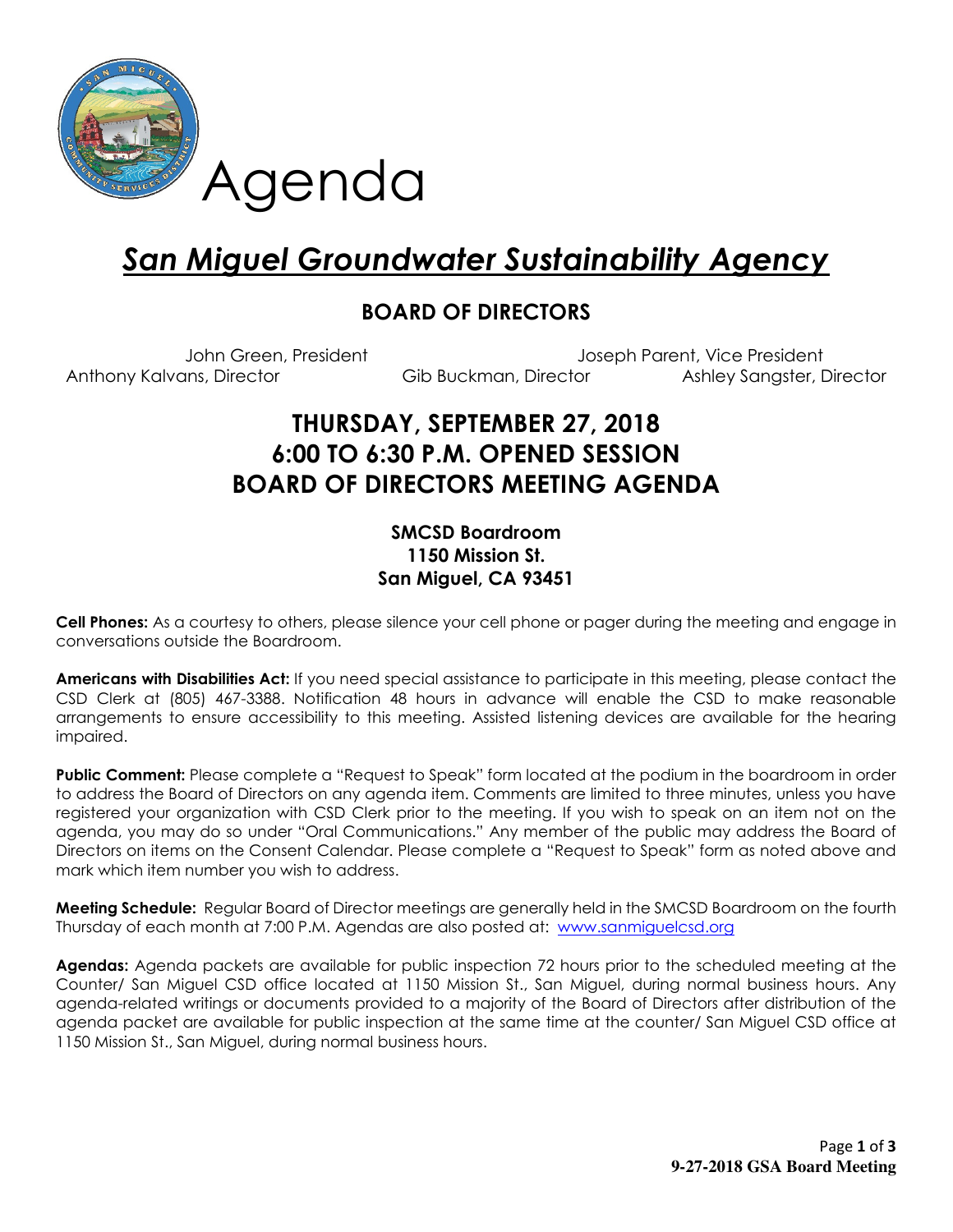- I. Call to Order: 6:00 PM
- II. Pledge of Allegiance:
- **III.** Roll Call: Green Parent Buckman Kalvans Sangster
- IV. Approval of GSA Meeting Agenda:

M S V

#### V. ADJOURN TO CLOSED SESSION:

#### A. CLOSED SESSION AGENDA: None

#### VI. Call to Order for Regular Board Meeting/Report out of Closed Session

#### VII. Public Comment and Communications for items not on the Agenda:

Persons wishing to speak on a matter not on the agenda may be heard at this time; however, no action will be taken until placed on a future agenda. Speakers are limited to three minutes. Please complete a "Request to Speak" form and place in basket provided.

#### VIII. Special Presentations/Public Hearings/Other: None

IX. Staff & Committee Reports - Receive & File: None

#### X. CONSENT CALENDAR:

## 1. Review and Approve Board Meeting Minutes

a. 8-23-2018 GSA Regular Board Meeting

The items listed above are scheduled for consideration as a group and one vote. Any Director or a member of the public may request an item be withdrawn from the Consent Agenda to discuss or to change the recommended course of action. Unless an item is pulled for separate consideration by the Board, the following items are recommended for approval without further discussion.

#### XI. BOARD ACTION ITEMS:

1. Review, Discuss, Receive and File the Invoice #4 (SM20180914) for payment for proportional share of the "Paso Robles Basin GSP" for \$3,352.27

**Public Comments:** (Hear public comments prior to Board Action)

M S V

XII. BOARD COMMENT: